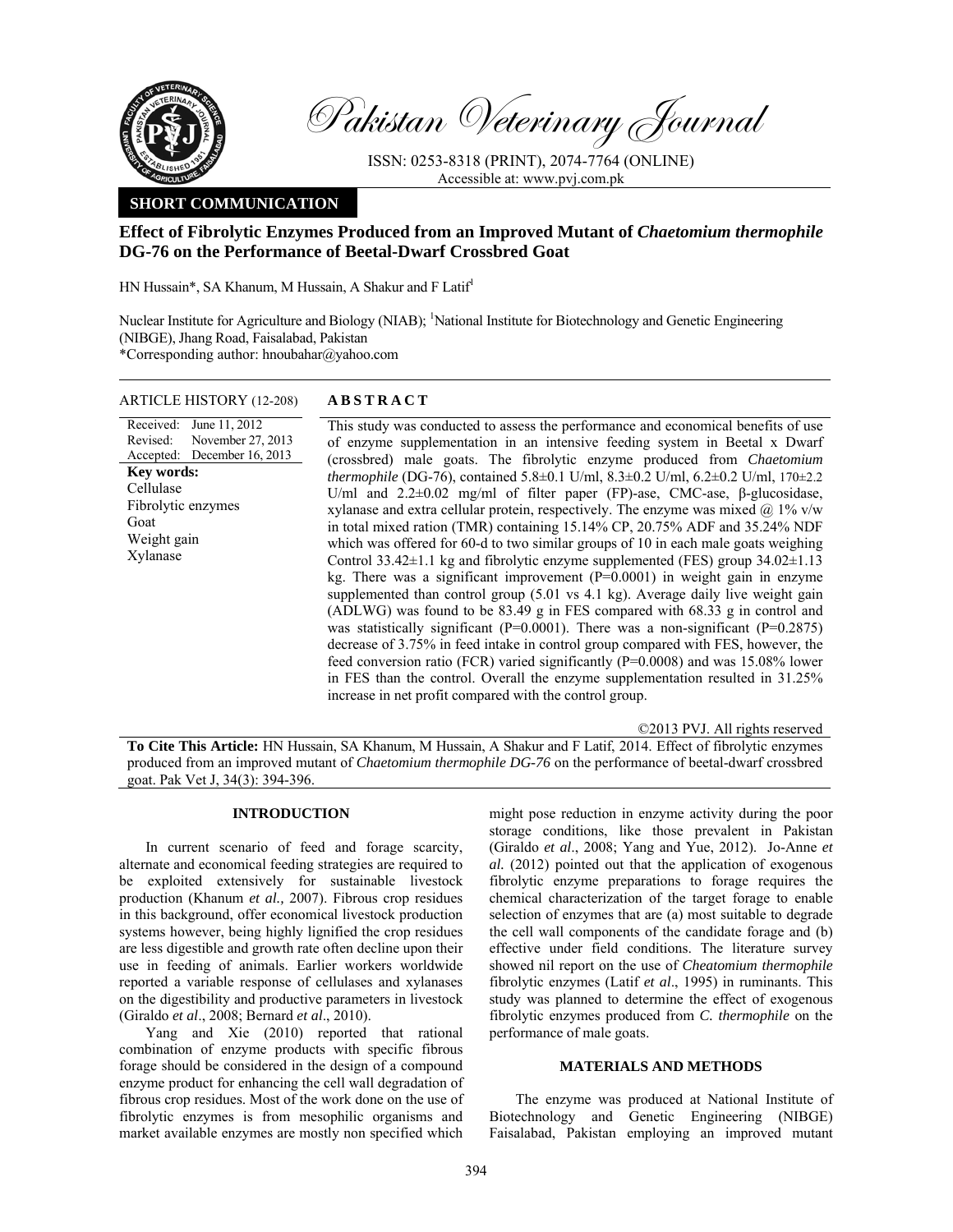derivative of the fungus *Cheatomium thermophile DG-76* using wheat straw as carbon source. The obtained supernatant was evaporated to half the volume at 50°C and stored in the refrigerator until use. The enzyme was characterized by conducting enzyme assays for cellulases like endo-glucanase (CMC-ase), exo-glucanase (FP-ase), β-glucosidase and xylanase (Latif *et al.,* 1995).

Twenty similar Beetal x Dwarf; 50:50 castrated male goats (11 month±20d) were randomly divided into two groups as control  $(33.42 \pm 1.1 \text{ kg})$  and second the fibrolytic enzyme supplemented (FES) group  $(34.02 \pm 1.13 \text{ kg})$ . The animals were offered twice a TMR (Table 1), at 07.00 am and 04.00 p.m. and refusal were collected daily prior to the morning feeding. All other managemental conditions remained same for both the groups and the results of 60 day experimental period have been presented.

Composite TMR samples were subjected to standard analytical methods after AOAC, 1990 and Van Soest *et al*. (1991). Treatment effects on random samples (in triplicate) were compared by the Duncan's multiple range test using Mstat-C software. P=0.001 was considered statistically significant.

#### **RESULTS**

The enzyme contained  $5.8\pm0.1$  U/ml of FP-ase, 8.3±0.2 U/ml of CMC-ase, 6.2±0.2 U/ml of β-glucosidase, 170±2.2 U/ml of xylanase and 2.2±0.02 mg/ml of extracellular protein. The enzymes were found stable during storage in the feed storage conditions as minor decrease (0- 3.41%) in the individual enzyme activities were noted during the 60-d feeding trial. The analysis of TMR has been provided in Table 1.

As shown in Table 2, the enzyme supplemented group resulted in better weight gain (5.01 kg in FES vs 4.1 kg in control) compared with the control. Similarly average daily live weight gain (ADLWG) was found as 83.49 g in FES compared with 68.33 g in control. The gain in weight represented a 22.19% increase over the control. There was a non-significant (P=0.28) decrease in feed intake in control group compared with FES group, however, the FCR varied significantly (P=0.0001) and was 15.08 % lower in enzyme supplemented than the control. Considering per animal feed expenditure and sale of the male goats as per available estimate, the total feeding expenses come around 6.49% higher for FES group while the sale can earn revenue of Rs. 1537.5 vs Rs.1878.75 per animal for control and FES groups respectively (Table 2). This net profit represents a better gain of 31.25% in enzyme supplemented than control group.

#### **DISCUSSION**

In this study there was a positive response in terms of production parameters in enzyme supplemented than control group. This improvement may be due to better digestion and utilization of fiber fractions in the rumen and the results are in line with previous workers like Krueger and Adesogan (2008) who reported that application of multienzyme cocktails reduced the lag phase and improved efficiency of fermentation of mature

**Table 1:** Formulation and chemical analysis of total mixed ration (TMR)

| Feed ingredients                | <b>Total Mixed Ration</b> |       |
|---------------------------------|---------------------------|-------|
|                                 | Control                   | FES   |
| Whole rice (broken)             | 10                        | 10    |
| Cottonseed meal                 | 12                        | 12    |
| Oats                            | 12                        | 12    |
| Grames (kala channa)            | 25                        | 25    |
| Mungbean straw (chunni)         | 20                        | 20    |
| Linseed whole                   | 5                         | 5     |
| Wheat straw                     | 13                        | 13    |
| Di- Calcium Phosphate           |                           | ı     |
| Salt                            | 0.5                       | 0.5   |
| Mineral mix. <sup>#</sup>       | 0.5                       | 0.5   |
| Enzyme                          | 0                         | ı     |
| Dist. Water                     |                           | 0     |
| Total                           | 100                       | 100   |
| Price per kg (Rs.) <sup>®</sup> | 18.89                     | 19.39 |
| Chemical composition* (%)       |                           |       |
| Dry matter                      | $88.58 \pm 2.1$           |       |
| Crude proteins                  | 15.14±0.62                |       |
| ADF                             | 20.75±0.79                |       |
| <b>NDF</b>                      | 35.24±1.1                 |       |
| EE                              | $4.31 \pm 0.15$           |       |
| Ash                             | $7.3 + 0.4$               |       |

∞=Price of enzyme Rs. 50/liter; \*=determined on 100%DM basis. #Mineral mixture contained g per kg: Vit. A, 0.8; Vit. D3, 0.16; Vit. E, 0.38; Vit. B1, 1.0; Vit. B2, 1.25; Vit. B12, 0.001; Vit. B3, 6.25; Copper Sulphate (Cu), 0.25; Magnesium Sulphate (Mg), 25; Calcium Chloride (Ca), 0.23; Zinc Sulphate (Zn), 2.17; Manganese Sulphate (Mn), 10; Potassium Iodide (I2), 0.5; Sodium Selenite (Se), 0.01; D.C.P (P), 150; Sodium Chloride, 120; Vit. D6, 4.

**Table 2:** Weight gain, ADLWG and FCR in control and enzyme supplemented groups

|                        | <b>Feeding Groups</b> |                               |                  |
|------------------------|-----------------------|-------------------------------|------------------|
| Parameters             | Control group         | FES group                     | Significance     |
|                        | (Mean±SD)             | (Mean±SD)                     |                  |
| Weight gain (kg)       | $4.1 \pm 0.53^b$      | $5.01 \pm 0.25$ <sup>a</sup>  | $(F=0.001)$      |
|                        |                       | (22.19%)                      |                  |
| ADLWG (g)              | $68.33 \pm 8.82^b$    | 83.49±4.12 <sup>a</sup>       | $(P=0.001)$      |
|                        |                       | (22.19%)                      |                  |
| Feed intake (kg)       | $29.89 \pm 0.86^a$    | $31.01 \pm 0.76$ <sup>a</sup> | $(P=0.2875)$     |
|                        |                       | (3.75%)                       |                  |
| FCR(Kg)                | $7.29 \pm 0.04^b$     | $6.19 \pm 0.01$ <sup>a</sup>  | $(P=0.0008)$     |
|                        |                       | (15.08%)                      |                  |
| Cost economics*        |                       |                               |                  |
| Feeding expenses (Rs.) | 564.62                | 601.28                        | per animal basis |
| Sale Revenue (Rs.)     | 1537.5                | 1878.75                       | per animal basis |
| Net profit (Rs.)       | 973.3                 | 1277.47                       | per animal basis |

± shows s.d among the values. Values with different superscripts in rows differ significantly. **\***Calculation based on Rs. 375/kg live weight rate and feed prices as per Table-2.

Bermuda grass in rumen. In fact the rate of enzyme application depends on the type of forage being used, the type of producing organism and the situation specific cost economics of supplementation (Giraldo *et al*., 2008; Yang and Xie, 2010). This study is also a representative of common practices in the mutton production where shepherds graze the goat and sheep in field after harvest and feed on crop residues extensively.

With enzyme supplementation there was better economic return than control. This increase in net profit was mainly due to better weight gain and in line to our findings, Bala *et al.* (2009) using Beetal-sannen crossbred goats concluded that apart from increased digestibility, fortification of concentrate supplement with cellulase and xylanases enzymes improved FCM yield in the last quarter of lactation in goats, and improved body weights by 5%. When a major fraction of the diet contains fiber the use of relevant exogenous enzymes help attain better gains as evident in this study.